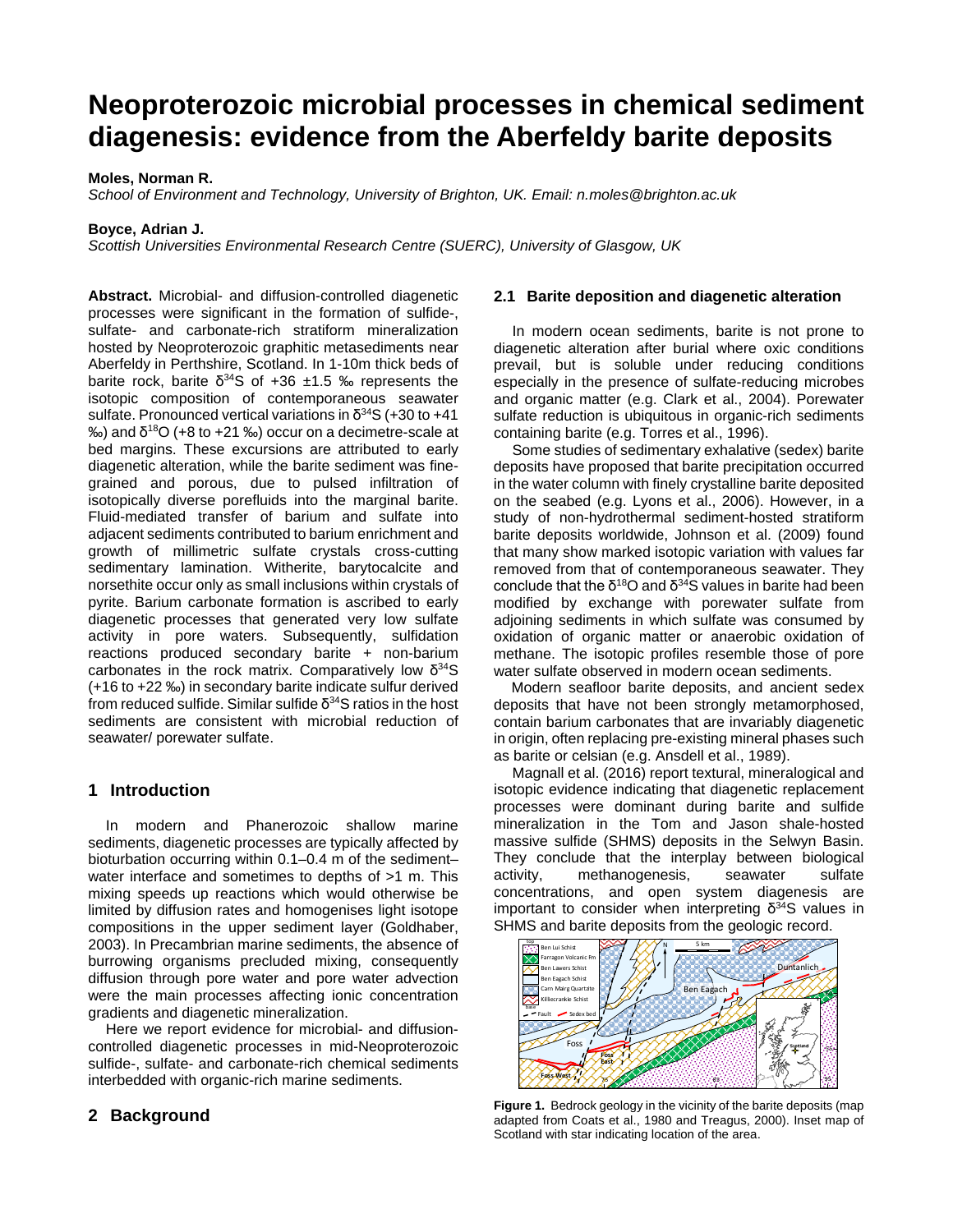It should be noted that sulfides are a major component of mineralization at Tom and Jason, and barite rarely forms thick beds (Gardner and Hutcheon, 1985) whereas in the Aberfeldy deposits described here, barite commonly forms metre-scale beds (Fig. 2) of nearly monomineralic rock often with low sulfide content.

## **2.2 The Aberfeldy barite deposits**

Located in the mountainous region of central Perthshire in the Grampian Highlands of Scotland (Fig. 1), the Aberfeldy ore deposits represent the UKs largest resource of industrial barite (Treagus, 2000). The orebodies were discovered in the 1970s by the British Geological Survey (then 'IGS'). Barite production by Dresser Minerals from the Foss Mine commenced in the 1980s and since then about 40,000 tonnes annually has been extracted by M-I SWACO, a Schlumberger company. Barite rock is also worked intermittently from a small quarry on Ben Eagach. In the nearby Duntanlich deposit, an unworked resource of at least 7.5 million tonnes of barite is reported (M-I SWACO, 2014) in a structurally simple, tabular orebody. In 2016, planning permission was granted for an under-ground mine at Duntanlich and development is currently ongoing.

The Duntanlich orebody is stratigraphically lower than the barite beds in the Foss deposit although both are hosted in the Neoproterozoic Ben Eagach Schist Formation. This comprises mainly graphitic quartz muscovite schists, the protoliths of which were organicrich mudstone and siltstone, enriched in barium and base metals in the vicinity of the deposits (Hall, 1993). Locally the schists are calcareous with thin beds of graphitic dolostone. The stratigraphically overlying Ben Lawers Schist Formation is calcareous and non-sulfidic, and contains barite and chert mineralization only in the lowermost strata. The presence of mafic volcanic components together with the sedex mineralization has been interpreted as evidence of high heat flow and convective circulation of hydrothermal fluids in a passive continental margin rifting environment (Coats et al., 1980; Russell, 1985; Hall, 1993; Treagus, 2000).

Subsequently in mid-Ordovician Grampian Orogeny, the sedimentary beds were tilted and distorted by several phases of folding and faulting, and subjected to amphibolite facies regional metamorphism (Moles, 1985; Treagus, 2000; Treagus et al., 2013).

The hydrothermal exhalative activity that precipitated barite sediment occurred in relatively shallow water as evidenced by localised reworking to form barite conglomerate (Moles et al., 2015) and lateral facies and thickness variations. Cherty rocks rich in quartz and barium aluminosilicates (celsian, cymrite, barium-rich micas) envelope the barite beds and extend laterally further than the barite as they precipitated on the seafloor in deeper parts of the sedimentary basin where anoxic conditions prevailed near the sediment–water interface. In some parts of the deposits, carbonate and sulfide rocks (mainly pyrite with lesser sphalerite and galena) occur within the mineralized beds. Occasionally all of these components occur together forming laminated beds. Magnetite locally occurs in trace amounts instead of pyrite within thicker beds of barite. Pyrrhotite is a rare component of chert and carbonate rocks close to presumed hydrothermal vent sites (Hall, 1993).

The mineralized beds have sharp boundaries with the enclosing metasediments, and clastic sediments are seldom incorporated within the barite rock (Moles et al., 2015). These features suggest rapid deposition of the barite during hydrothermal exhalative episodes that were vigorous but short-lived and episodic. Seven such episodes are represented in the Foss deposit (labelled 1 to 7 in Fig. 2) although Foss Mine exploits just one barite bed, no. 5. Silicified, barium-enriched laminated sediment occurs locally in two contexts: stratigraphically below the mineralized beds, and as lateral equivalents located distal from the main locus of exhalative activity.





# **3 Mineralogical and isotopic evidence of diagenetic processes**

#### **3.1 Barium carbonates**

Encapsulated within pyrite crystals in the bedded mineralization are small inclusions of sphalerite, barite and carbonates that have heterogeneous compositions in contrast with relatively homogeneous compositions of minerals in the rock matrix. The diverse composition of inclusions (Fig. 3a) suggests that due to encapsulation they were shielded from subsequent modification. We infer that these grains crystallized during the exhalative events and diagenesis of the chemical sediment.

The barium carbonates barytocalcite, norsethite and witherite occur only as tiny, pyrite-encapsulated grains within carbonate-bearing barite-sulfide rocks (Moles, 2015). They were initially identified by cold-source optical cathodoluminescence microscopy which revealed their distinctive luminescence colors (Fig. 3a). We infer that barium carbonates were formerly widespread within the chemical sediments and that later in the diagenetic / lithification sequence, matrix barium carbonate was replaced by barite + calcite or dolomite.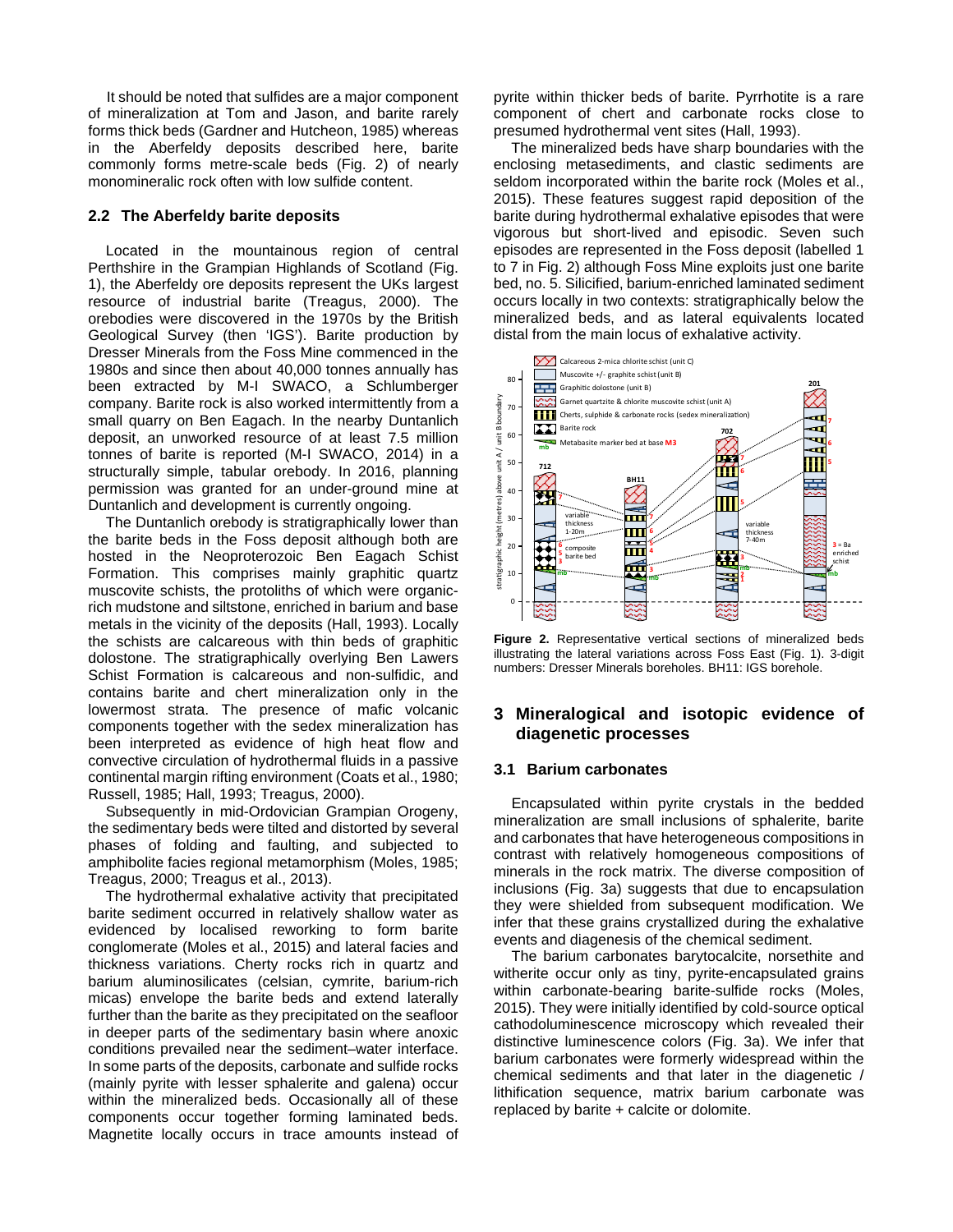

**Figure 3 (a)** Cathodoluminescence photomicrograph of pyritebarite-calcite rock showing inclusions of yellow-luminescent barytocalcite within pyrite and orange-luminescent matrix calcite. Sample from DH105, western Foss East. **(b)** Photomicrograph of pseudomorphs after ~1 x 5 mm barite porphyrotopes in mineralized sediment underlying the lower (#3) barite bed in the Foss deposit. Sample N81-43c from near IGS BH3, eastern Foss East (Fig. 1).

## **3.2 Pseudomorphs of diagenetic barite crystals**

Fortey and Beddoe-Stephens (1982) illustrate a silicified metasediment from IGS BH9 (Foss West) that contains bladed 'porphyroblasts' ~1 mm wide and 4–7 mm long of Ba-K-Na feldspars with complex internal structures and inclusions of pyrite and trace barite. They suggested that the tabular structures are pseudomorphs of barite crystals that formed in the sediments during diagenesis, comparable to diagenetic barite laths crosscutting sedimentary lamination observed in bedded sulfide ores (e.g. Lyons et al., 2006, Figure 7D).

We have found further examples of these features, illustrated in Fig. 3b. The complex internal structure indicates replacement processes during which the original barite was dissolved and replaced by pyrite, quartz and Ba-K-Na feldspar, the crystals of which often show growth perpendicular to the long edges of the tabular shape. The host rocks range from graphitic quartz-mica-feldspar schists to cherts and quartzcarbonate rocks within the stratiform mineralization. The pseudomorphs appear to have survived metamorphism because they are hosted by quartz- and/or feldspar-rich rocks which resisted the deformation that caused micarich rocks to develop a penetrative cleavage.

We infer that, prior to metamorphism, diagenetic sulfate crystals were common within the sediments and within silica- and carbonate-rich sedex mineralization.

#### **3.3 Isotopic composition of barite and sulfides**

The sulfur isotopic composition of Aberfeldy barite and sulfides has been studied extensively with analyses published by Willan and Coleman (1983), Hall et al. (1991) and Moles et al. (2015). Based on analyses of 88 pure barite separates from the Aberfeldy deposits, Moles et al. (2015) showed that  $δ<sup>34</sup>S$  values of +36.5 ±1‰ are typical across the entire geographical area and stratigraphic range. This is interpreted as the isotopic ratio of contemporaneous seawater sulfate which precipitated the  $Ba^{2+}$  exhaled in hydrothermal fluids.

However, upper and lower margins of barite beds show atypically low  $(+30$  to  $+35$  ‰) and high  $(+37)$  to  $+41$  $\%$ ) δ<sup>34</sup>S values varying over distances of centimetres to tens of centimetres (Fig. 4). Barite δ<sup>18</sup>O values scatter about a mean of  $+13.5 \pm 5$  ‰ and display variations similar to those of  $\delta^{34}$ S near bed margins. These features are attributed to post-depositional isotopic modification while the barite sediment was fine-grained and porous, i.e. diagenetic alteration.



**Figure 4.** Stratigraphic profile through the barite bed intersected in Foss East DH424 showing pronounced marginal excursions in isotopic composition (from Moles et al. 2015).

In Fig. 5, sulfide samples derived from the metasediments and mineralized sediments (clastic sediment impregnated with Ba and Si derived from hydrothermal solutions) are distinguished from sulfide and barite in the stratiform mineralization. It is apparent that sulfide  $\delta^{34}S$ values vary widely in both the metasediments and mineralization, contrary to the two-fold division proposed by Hall et al. (1991) of lower  $\delta^{34}$ S values in the metasediments and higher values in the mineralization. Sulfide  $δ<sup>34</sup>S$  values of +12 to +16 ‰ in some metasediments are consistent with microbial reduction of seawater sulfate involving fractionation of around +20 ±4 ‰. However, values range up to +23.5 ‰ suggesting that other sulfur sources or fractionation processes contributed to produce the wide range in compositions.

We obtained further  $δ<sup>34</sup>S$  data by both conventional and laser ablation analyses of samples selected on the basis of preserved diagenetic features. Barite and pyrite were separated from a sample of carbonate-sulfide-barite rock (702-4B) in which pyrite crystals contain relatively abundant inclusions of barium carbonates. The barite has a  $\delta^{34}$ S value of +14 to +16 ‰ which is comparable to the isotopic composition of sulfides in sediments and is exceptionally low compared to normal barite rock at Aberfeldy (Fig. 5). Conversely, pyrite in the same sample reports  $δ<sup>34</sup>S$  values of +29 to +32 ‰ which is outside the range of previously reported sulfides from Aberfeldy but is within the range of primary barite ratios.

In a laminated pyritic chert rich in barium carbonate inclusions (sample 505-15), individual dispersed crystals of pyrite have  $\delta^{34}$ S values (n=6) ranging from 21.1 to 26.8  $%$  within an area of  $<$ 2 cm<sup>2</sup>. This remarkably wide range confirms that sulfur isotope heterogeneity existed at this scale in the precursor sedimentary rock and survived regional metamorphism.

Pyrite in three samples of mineralized sediment gave δ34S values of +27 to +29 ‰, at the upper end of the 'normal' range for Aberfeldy sulphides (Fig. 5).